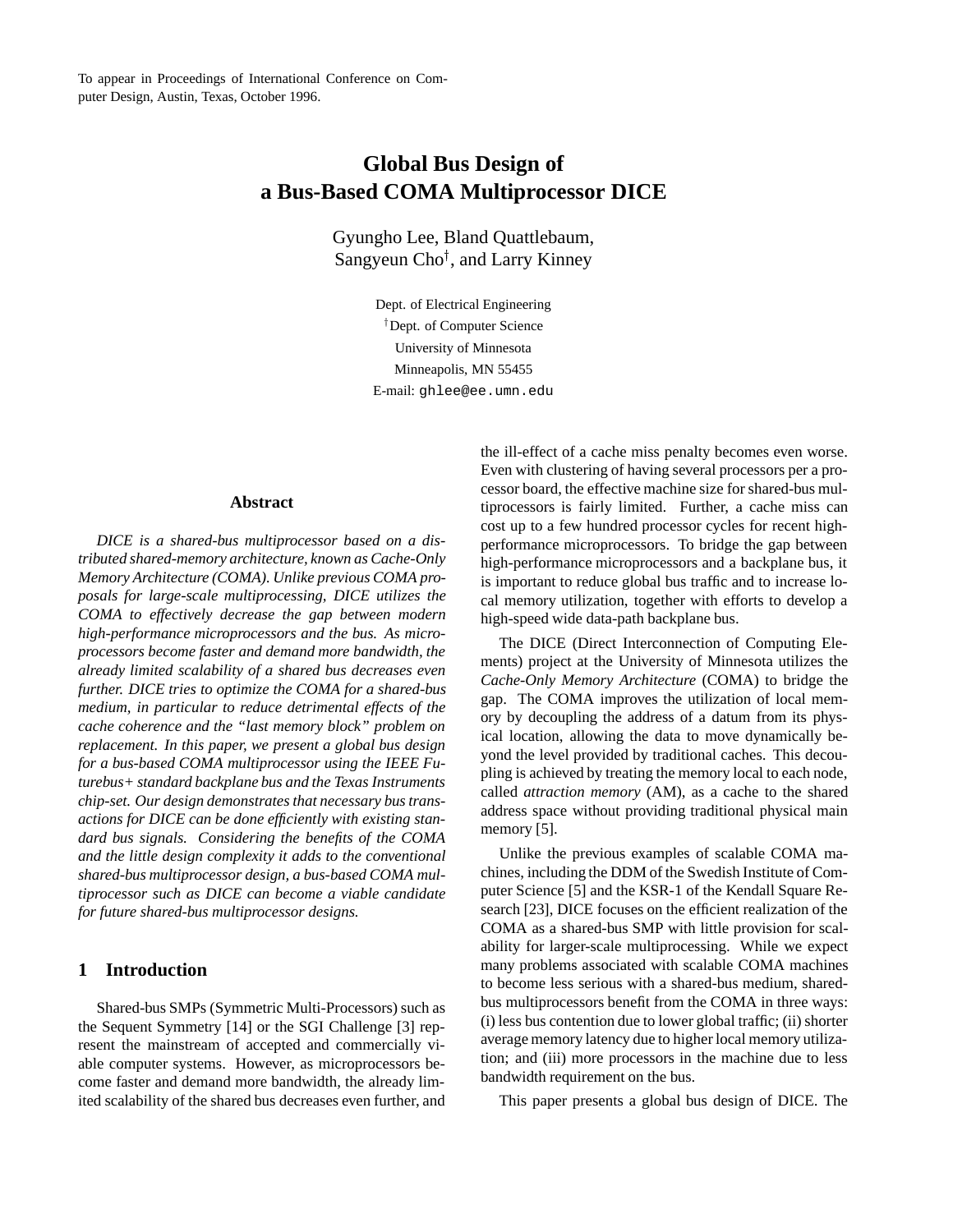

Figure 1: A bus-based COMA multiprocessor

main contribution of this paper is in demonstrating the feasibility of an efficient implementation of a bus-based COMA multiprocessor. Especially, we focus on how the implementation handles the coherence enforcement and the replacement problem, which can cause significant overheads in scalable COMA machines [7, 9]. Our design employs the IEEE Futurebus+ standard backplane bus [22] and the Texas Instruments chip-set [21].

The rest of this paper is organized in the following manner. Section 2 gives a brief background necessary for our discussions. Section 3 describes the coherence and replacement protocol of the DICE multiprocessor. A global bus implementation is given in Section 4, and Section 5 will summarize the paper.

## **2 Background**

#### **2.1 Why bus-based COMA?**

Shared bus design has been popular in small-scale commercial SMPs. A commercial SMP typically runs a single instance of an operating system with a shared real address main memory, and supports hardware cache coherence control. Among recent machines are the SGI Challenge [3] and the Sun Microsystems Ultra X000 Servers [24]. Although the shared-bus SMP is a widely accepted architecture, its scalability is severely hurt due to the limited bandwidth of the bus. As microprocessors become faster and demand more bandwidth, the shared bus becomes an even more serious bottleneck in such systems. If the last ten-year history is any indication for future, then one should expect that the bottleneck will become even worse. For example as noted in [6], with 16 processors, a block size of 64 Bytes, and a 64- KB data cache, the total bandwidth demand for some parallel benchmark programs ranges from almost 500 MB/sec (for Barnes in SPLASH-2 [20]) to over 9400 MB/sec (for Ocean), assuming a processor that issues a data reference



Figure 2: Block diagram of a DICE node

every 5 ns. In comparison, the Gigaplane bus of the Ultra X000 Servers, one of the highest bandwidth bus systems, provides 2500 MB of bandwidth [24].

Handling the problem of the shared-bus bottleneck can be done in three complementary approaches. Firstly, a faster and wider bus needs to be developed. This can be achieved by developing low voltage-swing bus transceivers, high density packaging, effective grounding to reduce noise interference, and more effective line termination. Secondly, smart bus protocols such as more aggressive pipelining are needed. Thirdly, memory requests should be serviced locally. This end can be met by having larger caches (of multilevel structure) or large shared caches together with "clustering" [16]. Taking this to an extreme, a DSM (Distributed Shared Memory) architecture, especially the COMA, becomes attractive.

The COMA improves the utilization of local memory by decoupling the address of a datum from its physical location, allowing the data to move dynamically beyond the level provided by traditional caches. With dynamic replication and migration of data through the AMs, a COMA machine seems to be able to provide higher utilization of local memory than is otherwise possible, which may result in low average memory access latency and low network traffic. As the processor technology is progressing much faster than the bus or interconnection network technology, this potential reduction in latency and bandwidth requirement can be a crucial advantage.

#### **2.2 Bus-based COMA multiprocessors**

Figure 1 shows a high-level structure of a bus-based COMA multiprocessor. A processor node (dashed box) is composed of a high-performance microprocessor, two levels of cache memory, and the local memory managed as the AM. The local memory tag, which includes 'state' information and uses fast SRAMs, is duplicated so that local tag access and global bus snooping will not conflict too often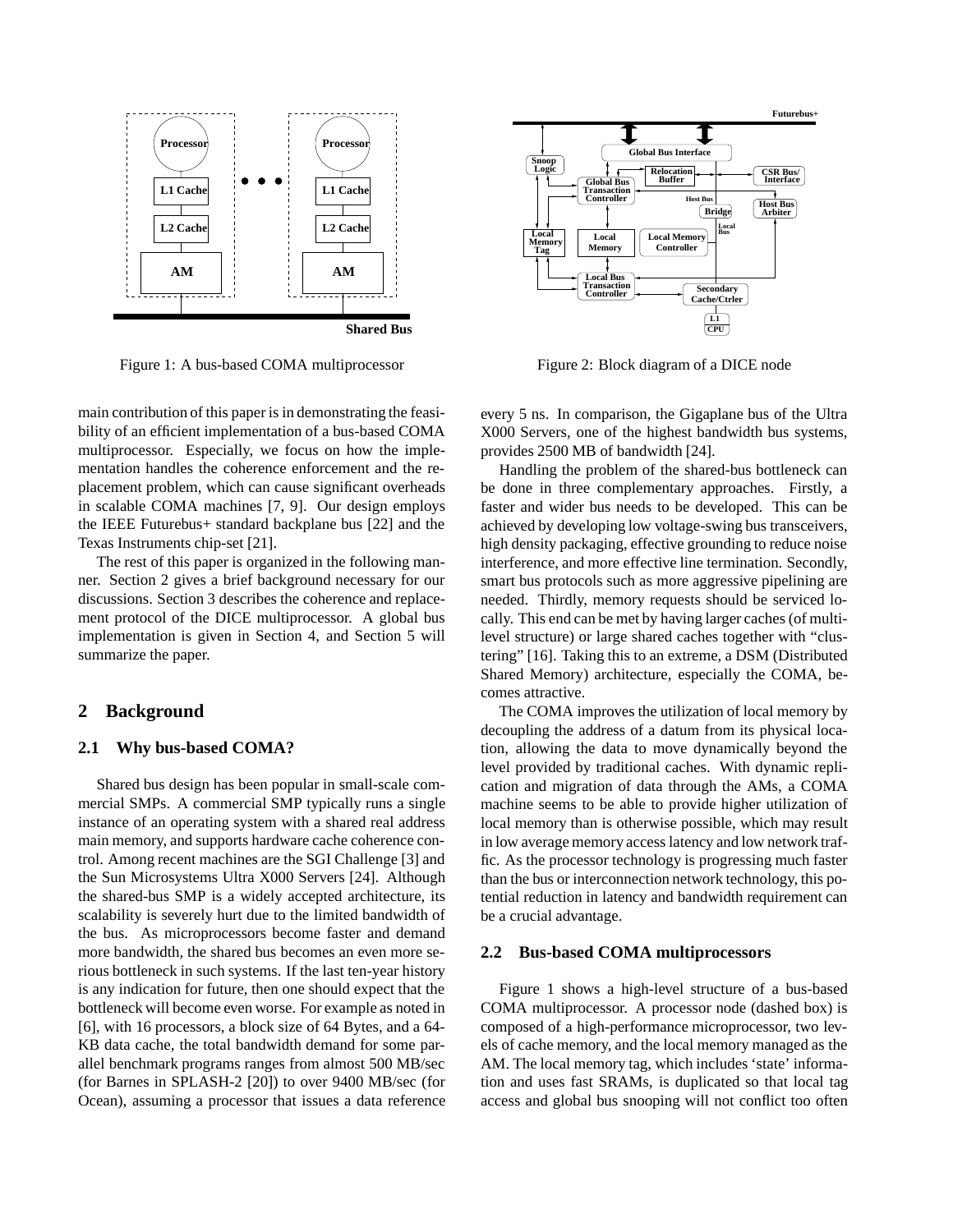

Figure 3: Global bus utilization (memory pressure  $= 60\%$ )



Figure 4: Bus traffic rate per reference (memory pressure  $= 60\%$ )

at the tag. The inclusion property [1] is maintained in the memory hierarchy. Figure 2 gives a block diagram for a DICE node.

As in a traditional shared-bus machine, every node snoops all global bus traffic. In dealing with large AM, it can be challenging to have a snoop control logic that can keep up with a modern backplane bus with a high clock frequency, especially if the memory access model is based on the sequential consistency [10]. For example, with the SGI POWERpath-2 [3], each bus transaction takes five clock cycles of the 47.6 MHz clock, and the snooper has about 35 ns (less than two cycles) to search the state and tag for its AM and then update the state if necessary. With the fast SRAMs currently available, the snooper has little difficulty in keeping the AMs of the COMA coherent. However, if the snooper cannot keep up with the fast clock of the backplane bus, one can adopt relaxed memory models such as the release consistency [4] in order to perform the snooping asynchronously and delay the coherence actions. Note that recent high-performance microprocessors support the relaxed memory models [6].

A major overhead involved in the COMA is additional extra memory. One source of this need for extra memory is the state and tag memory for the AM. While it is not significant in terms of the amount of space, the state and tag memory can be a significant overhead in terms of cost. Extra memory is also needed for the unallocated space, which has been reported to be essential for good performance of the COMA. Since the unallocated space is necessary mostly for shared variables, its amount can be kept reasonably small [7, 8, 9], especially when the set-associativity for the AM is four or higher.

#### **2.3 Potential performance**

To gauge the potential performance advantage of a busbased COMA multiprocessor over the traditional bus-based SMPs, we have simulated a "scaled-down" DICE machine labeled DICE in Figure 3 and a traditional shared-bus multiprocessor modeled after the SGI Challenge [3] labeled SMP. The effects of contention at the processor cache, at the local memory, and at the shared bus are reflected in our simulation results. A detailed description of our simulation environment and results are found in [13].

Figure 3 and 4 show the bus utilization and traffic rate per reference for the studied architectures respectively. For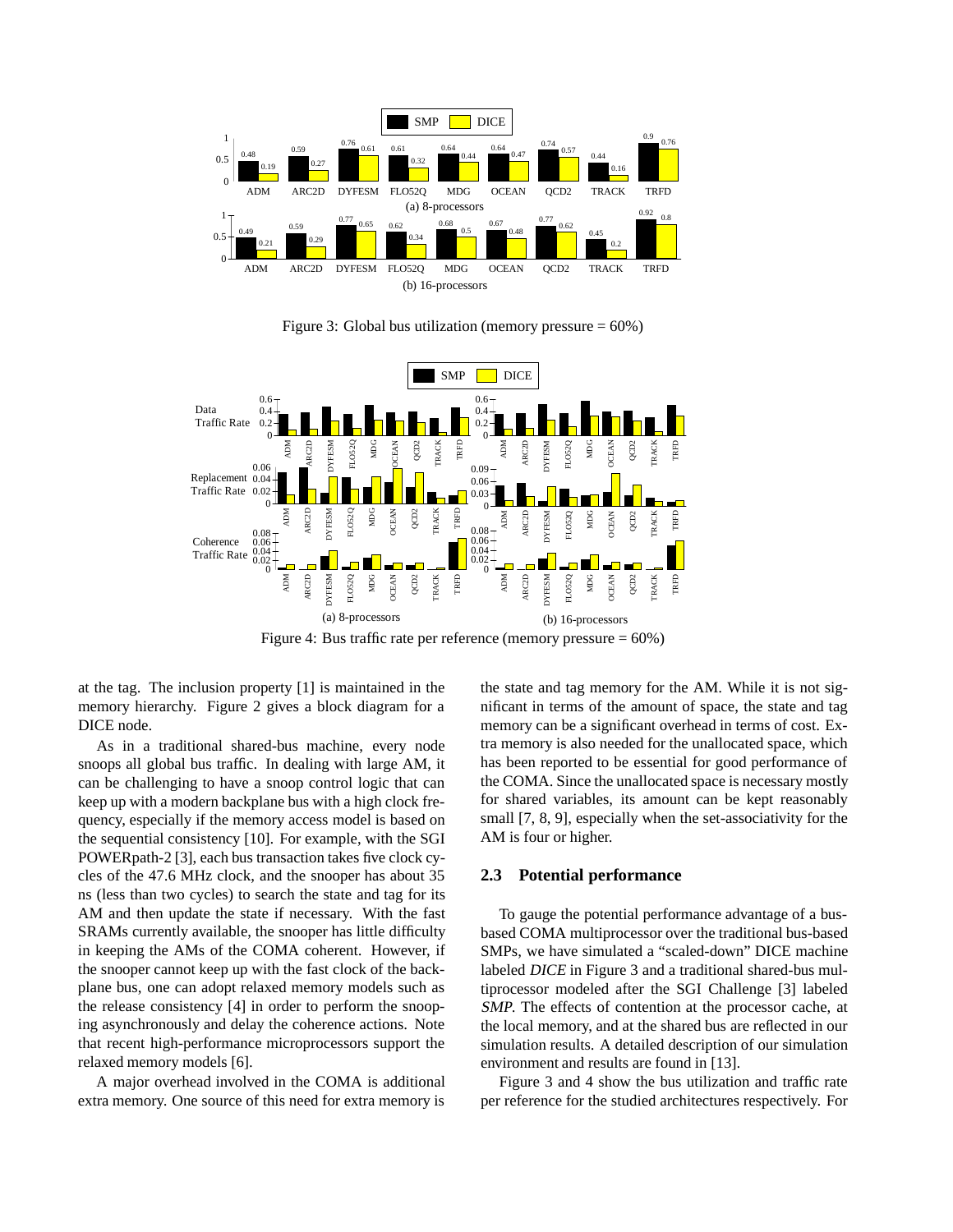

Figure 5: DICE write-invalidate coherence protocol (PR: Processor Read, PW: Processor Write, NR: Network Read, NW: Network Write, NI: Network Invalidation, NTO: Network Transfer of Ownership, NNOC: Network No Other Copy)

the nine programs from the Perfect Club Benchmark [2], our simulation results show significant bus traffic reduction. DICE generated slightly more traffic for replacement and coherence for some programs. The results are consistent with the results of our previous study [12]. A recent study [11] on a bus-based COMA multiprocessor reports a similarly significant reduction in bus traffic: a traffic reduction of up to 70%, with an average of 46%, for the six SPLASH benchmark [19] programs.

## **3 Coherence and Replacement**

In this section, we outline the coherence and replacement protocol for the DICE multiprocessor. More details of our coherence and replacement protocol are found in [13]. We discuss major aspects of the protocol, which is different from the one for traditional SMPs.

Figure 5 shows the four-state write-invalidate coherence protocol for DICE. An AM block can be in any one of the four states: Invalid (INV), Shared Non-owner (SHN), Shared Owner (SHO), and Exclusive (EXL). The SHN state is a non-owner state and guarantees that the block in this state is not the only copy in the system. The SHO state is an owner state and carries an ambiguity – there may or may not be other copies. The EXL state guarantees that the block is the only copy in the system, and ownership is implicit. The SHO and EXL states indicate the responsibility of supplying data when a read or write request for the block is seen on the bus.

Ownership removes the ambiguity in responding to bus transactions (e.g., on an AM miss) and reduces the traffic related to memory block replacement, which poses a unique problem in COMA multiprocessors. A falling-off block due to replacement, if it has ownership, needs to transfer its ownership to a shared copy if any, or relocate to a remote node if it is the "last copy" of the memory block. Although the cache-like local memory can be backed up by system disk(s) on replacement, its tremendous overhead prohibits such operations.

On a reference miss, a (victim) block in the set to which the reference maps has to be selected to receive the incoming data. Unlike LRU or random selection in traditional caches, the states of the blocks are used to choose the victim prioritized in the following order: INV, SHN, SHO, EXL. The INV and SHN states do not incur the relocation process. Figure 6 shows the results of this priority-based selection for several cases assuming 4-way set-associative AMs. Victim candidates after the priority-based selection are marked with a darker block, and the victim is selected randomly should there be more than one candidate. If the selected victim is in the SHO or EXL state, it needs to be relocated. A priority scheme is used in choosing which node to accommodate the block to be relocated. Figure 7 briefly demonstrates our priority scheme. A node with a shared copy of the replaced block is given the highest priority. It is clear that this case is possible only when a block in the SHO state is replaced. Ownership transfer without an AM update suffices in this case. The second priority is given to the node with a block in the INV state and no shared copy of the replaced block. The data will be stored in the block frame, and the resulting state is EXL regardless of the state that the original replaced block had. Next priority is given to a node with a SHN block which is not identical to the replaced block. The lowest priority is given to a node with blocks all having ownership. To avoid the chain of relocation, a processor node which originates relocation can acquire ownership of the incoming data, so that the block to be relocated may not go down to the lowest priority case [13]. It may seem that relocation to the node with a block in the INV state is preferable to the node having a shared copy of the replaced block. However, our scheme favors a node with a shared copy because (i) relocation incurs ownership transfer only, and (ii) better performance can be achieved from the efficient use of memory space [7].

## **4 A Global Bus Design**

We present in this section a global bus design for DICE based on our previous discussions. A complete description of this section can be found in [17] and [18]. Our design uses the IEEE Futurebus+ standard bus. The implementation presented here is one of many possible implementations. Although the design described in [17, 18] uses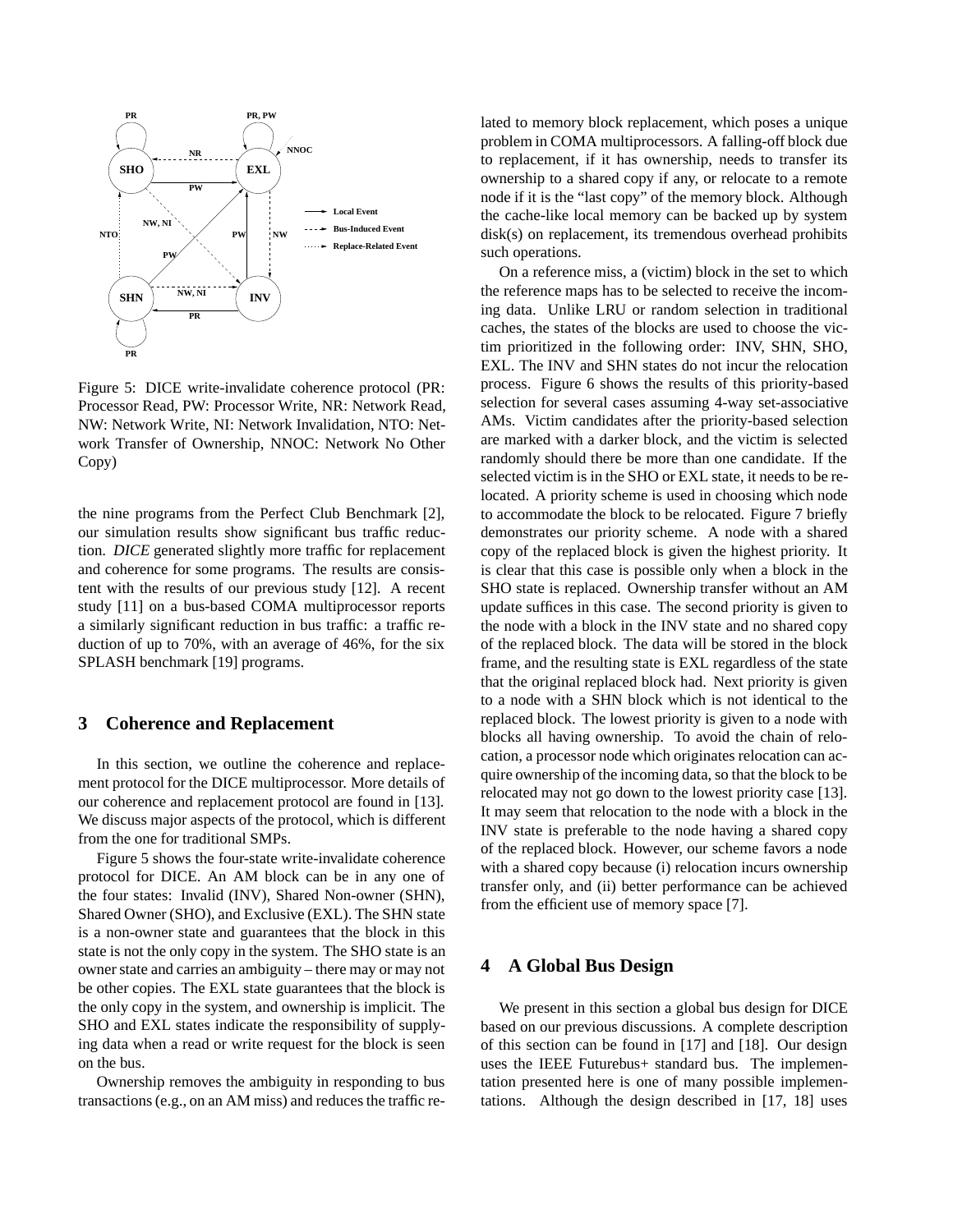

Figure 6: Victim block selection  $(B_X:$  incoming block to satisfy a miss)

a *write-update* policy, our discussion is limited to the one with a *write-invalidate* policy.

## **4.1 FB+ background**

We chose the Futurebus+  $(FB+)$  [22] for our global bus implementation. In the discussions which follow, the implementation uses the B-profile specification detailed in IEEE 896.2 for a couple of reasons. The profile B supports a distributed arbitration protocol, which is desirable not only to remove the poor system scaling associated with a central arbitration but also for the replacement and relocation algorithm. Moreover, several companies including Mupac, Schroff, and Texas Instruments (TI) [21], offer profile B compliant chip-sets, backplanes, and Eurocard enclosures. This greatly simplifies the bus interface design by providing a proven implementation of the profile.

Table 1 shows the transaction mapping between those proposed to support the DICE multiprocessor and those provided by the FB+. To enhance the capabilities of the basic bus transactions, the IEEE 896.1 specification provides eight user-defined signal lines,  $TAG[7:0]$ . In addition, two modes of data transfer are provided on the bus, namely *packet mode* and *compelled mode*. The first allows up to a 64-contiguous-byte transfer using only the address of the first word. The compelled mode on the other hand requires a handshake for each data transfer. The *Read/Write Unlocked* transactions may be used in the packet or compelled mode for any transactions which are 8, 16, 32, or 64 bytes in length. The *Read/Write Partial* transactions are to transfer 7 bytes or less and are restricted to the compelled mode.

The FB+ is basically comprised of two individual global buses. The  $AD[63:0]$  bus is a multiplexed address/data 64-bit path that is responsible for all address and data transfers. The second bus is the arbitration bus. Arbitration mes-



Figure 7: Selecting a remote AM for relocation

sages are interrupts and general system information that can be transferred throughout the system in parallel with data bus activity. In addition, this bus can provide arbitration for a bus *master-elect* while another bus device is the current bus master. This provides the ability to hide some of the latency associated with a distributed arbitration protocol for gaining global bus access.

Basic read or write transactions are conducted in three separate phases. The first phase is called *connection phase* and is initiated by the bus master. During this phase the master drives the  $AD[63:0]$  bus with the address to read from or write to. In addition, signal lines are driven to indicate the phase of the transaction, the transaction type and the style of transfer, packet or compelled. In *data phase*, which is the second phase, data is transferred via packet or compelled mode over the  $AD[63:0]$  bus. The last phase in the transaction is *disconnection phase* and is used to terminate the FB+ transaction. The master can issue another transaction (*bus park*), or release the bus tenure to the master-elect waiting to carry out a transaction.

Arbitration in FB+ can be initiated any time, regardless of the state of an ongoing bus transaction. The only dependence on the address bus is AS\* (Address Sync) which indicates to the system that the bus master is terminating its tenure and the bus will be available. Depending on bus traffic, the arbitration latency can be completely hidden.

We use the TI chip-set [21] for our design, which is comprised of three chips, the TFB2010 arbiter, the SN54-FB/SN74FB 2032 competition transceiver, and the SN54FB/SN74FB 2040 TTL-BTL transceiver. The TFB2010 design greatly simplifies the task of system mes-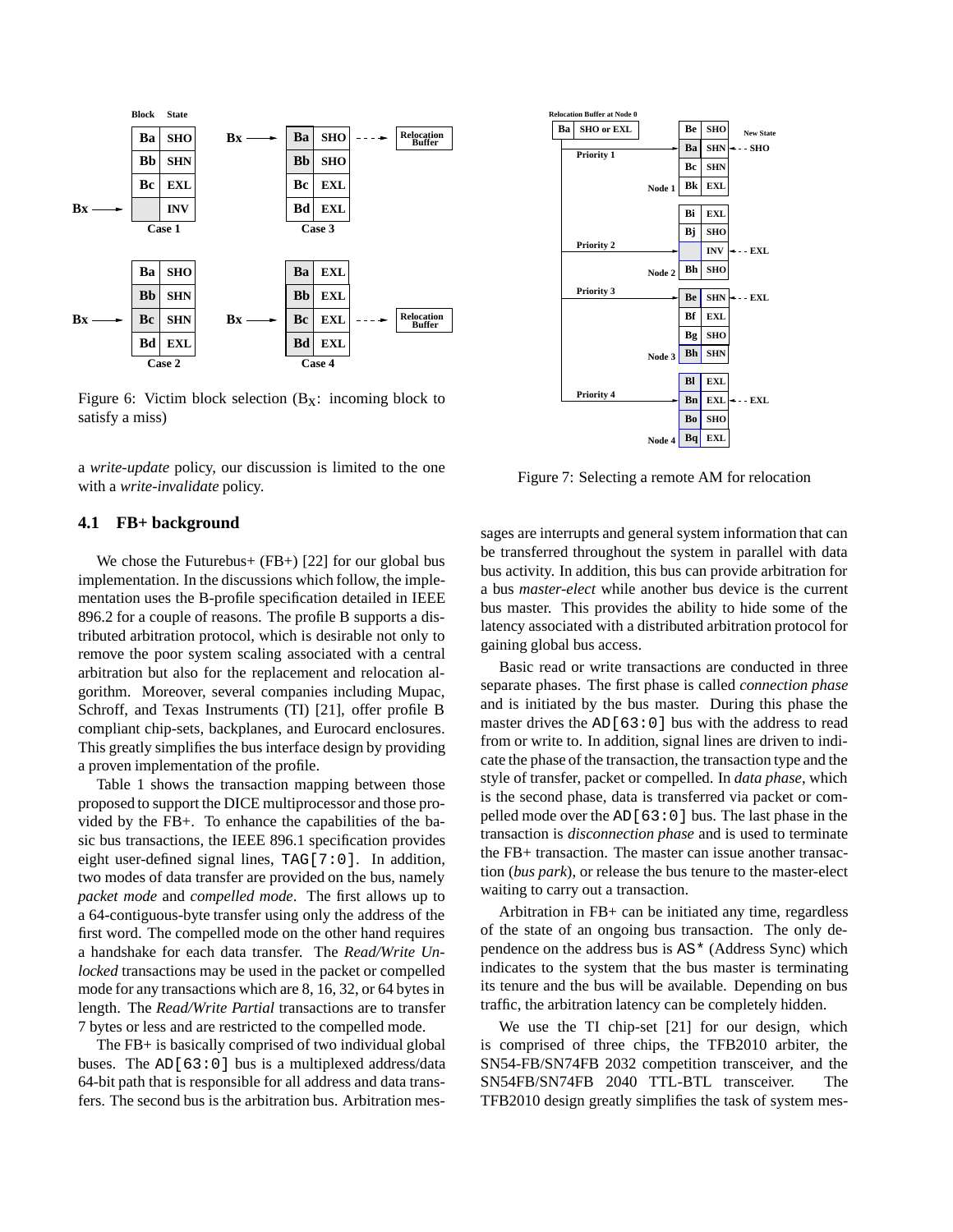| <b>COMA Transactions</b> |                   | <b>Futurebus+ B-Profile</b> |          |
|--------------------------|-------------------|-----------------------------|----------|
| <b>Basic</b>             | <b>Variation</b>  | <b>Transactions</b>         | Tag[7:0] |
| <b>RD</b>                | $-M$ Miss $(B)$   | Read Unlocked               | 0000001  |
|                          | -U Uncached       | Read Partial or             | 0000000  |
|                          | (P, B)            | Read Unlocked               |          |
|                          | -I Invalidate (B) | Read Unlocked               | 0000010  |
| <b>WR</b>                | $-M$ Miss $(B)$   | Read Unlocked               | 0000100  |
|                          | $-H Hit(P, B)$    | Write Partial or            | 0001000  |
|                          |                   | Write Unlocked              |          |
|                          | -U Uncached       | Write Partial or            | 0000000  |
|                          | (P, B)            | Write Unlocked              |          |
| <b>REP</b>               | -C Copy           | Read Unlocked               | 0010000  |
|                          | -R Relocate       | Write Unlocked              | 0010000  |
|                          | -Rp Relocate      | Write Unlocked              | 0100000  |
| <b>TAS</b>               | None              | Read Unlocked+              | 1000000  |
|                          |                   | Write Partial               |          |

**B: Block Transfer P: Partial Transfer**

Table 1: Transaction mapping

sages and FB+ arbitration. Programming and normal control of the arbitration process is accomplished through the *CSR* (Command and Status Register) bus. CS registers inside the TFB2010 may be written to or read from in order to set arbitration priorities, configure operations, send messages, obtain interrupts, and observe the TFB2010 status. The CS registers together with the distributed arbitration are important features that make our implementation efficient. Some backplane buses without such features may necessitate a certain COMA transaction such as replacement to be implemented in more than one bus transactions.

In the remainder of this section, we summarize the implementation of each transaction. Also, we describe how replacement in local memory can be handled with little overhead.

## **4.2 RD -M, -U, and -I: Read Request**

The RD (ReaD request) transaction is made up of three distinct modes of operation. Two of the modes, -M (Miss) and -I (Invalidate), support the DICE architecture while the -U (Uncached) mode helps to maintain 896.2 Profile B compliance, which is necessary to incorporate 'third-vendor' I/O boards.

## **4.2.1 RD -M**

When a read request issued by a processor misses in the local memory, an RD -M transaction will be issued on the global bus. The transaction will always operate on a complete memory block and use the packet mode of data transfer.

#### **4.2.2 RD -U**

The RD -U is a read transaction that will not be cached by the recipient of the data. In addition, the slave node supplying data will not alter the coherence state in the local memory. Unlike the RD -M transaction, RD -U can transfer a byte, word, double word, or even multiple blocks of data using the compelled mode or packet mode of data transfer. An uncacheable read transaction helps to meet two of the implementation goals for the DICE project, architecture support and specification adherence. By providing an uncached transaction, a node can conduct transactions to I/O devices and other resources that are not included in the cacheable shared memory space of the system. Also, RD -U provides direct support for memory references signaled as non-cacheable by the CPU. The second goal of adhering to a specification will allow the design to take advantage of industry standard system support devices such as DMA, bus bridges, and networking support.

## **4.2.3 RD -I**

RD -I is one of the transactions unique to a bus-based COMA. In traditional systems, memory recovery and page write-backs to disk are an ongoing process. With respect to main memory storage, these actions are governed solely by the operating system.

In the DICE multiprocessor main memory is not only distributed but also of a cache structure. Consequently, simply altering a page table entry and writing back a "copy" of a page to disk is insufficient to provide data integrity and coherence. For example, if a page is written back to disk and copies are left in the local memories of processing nodes, regardless of what occurs in the L1 and L2 caches, when the page frame is re-allocated by the operating system there will be two different sets of data available. When the RD -I transaction is used to write a page back to disk, the actual page transfer is most commonly handled by a DMA device, independent of the processor(s). During the connection phase of the transaction all nodes snoop the address. Those with SHN coherence state invalidate their copies. The sole node in EXL or SHO state will complete the transaction by first sourcing the RD -I transaction with the requested block then invalidate its own copy. In addition, each node with a valid copy will also invalidate the L2 cache which will in turn invalidate the L1 cache. Although this problem happens also in a traditional SMP with copy-back cache, the problem is more extended in the COMA and fairly complicated due to the relocation process to handle the last memory block problem.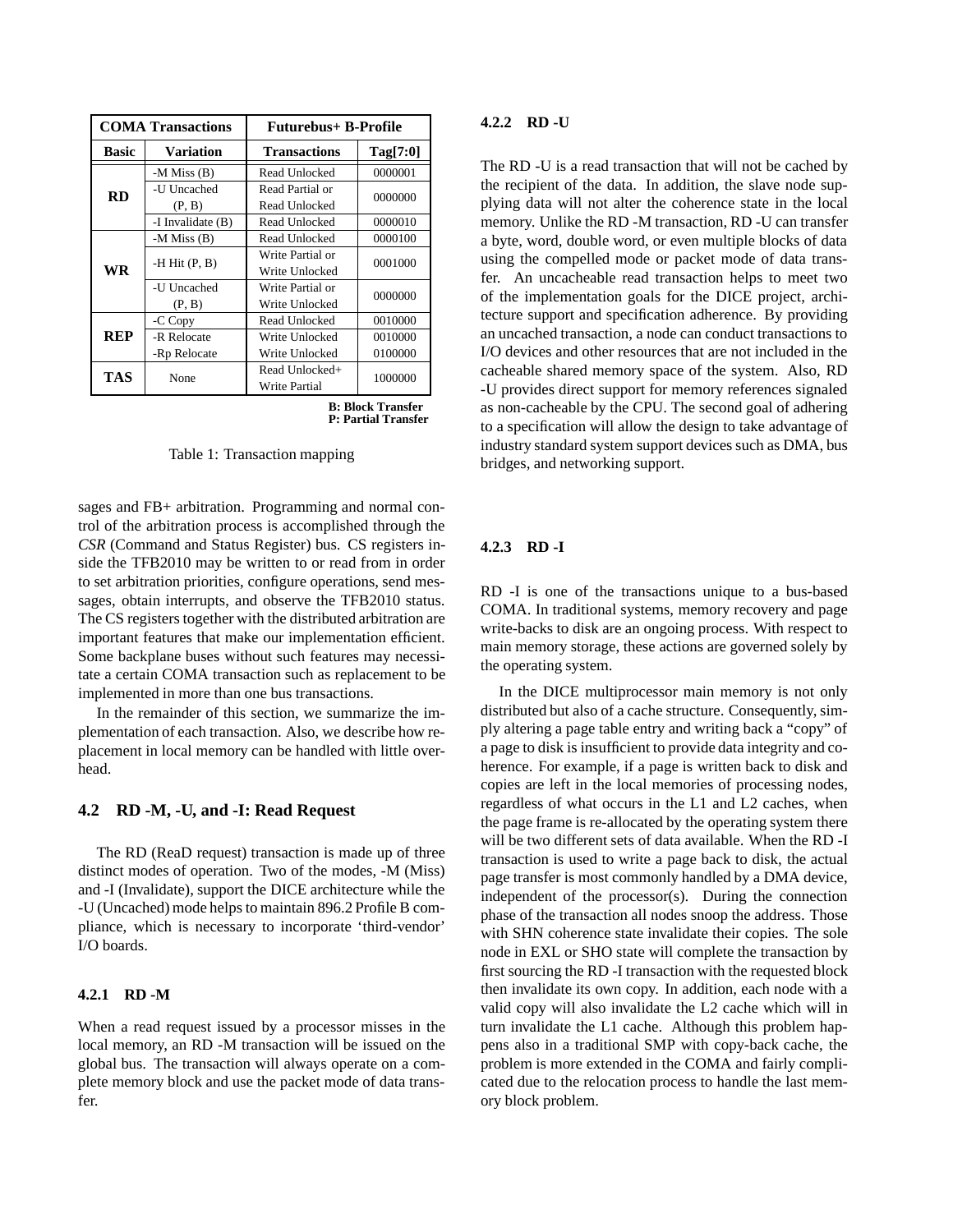#### **4.3 WR -M, -H, and -U: Write Request**

The WR (Write Request) transaction is also comprised of three modes of operation. An uncached (WR -U) operation is again defined to support the B-profile.

## **4.3.1 WR -M**

The DICE architecture assumes a *write-allocate* policy, however, revising this to *no-allocate* or *allocate-on-demand* should not be difficult. To allocate a block to the local memory, WR -M transaction turns to a RD -M transaction with a different  $TAG[7:0]$ , which signals invalidation of other copies, if they exist in the system. To support writeinvalidate policy for coherence, any write reference to a block in the SHN or SHO state will also incur a WR -M transaction. A WR -M transaction is similar to RD -I transaction, but potential initiating source can be different. By implementing WR -M as a simple transaction the latency seen by the initiating CPU and the length of the global bus tenure can be minimized.

#### **4.3.2 WR -H**

WR -H is a write partial transaction used to update remote copies for processor write memory references which hit in local memory on the SHN or SHO states. The TAG[7:0] setting separates it from the partial write of the WR -U transaction. In addition, TAG[0] is used to indicate to the mastering node the presence of any remote copies. If the transaction completes and TAG[0] is asserted then there exists at least a shared copy in the system. However, if the transaction completes with TAG[0] unasserted then the mastering node is able to update a SHN copy to EXL. With a write-invalidate policy, the WR -H transaction is not necessary. However, the WR -H transaction can be useful to optimize DICE further than presented here, which is beyond the scope of this paper.

## **4.3.3 WR -U**

The WR -U is a write transaction that will not be cached by any recipient of the data. Similar to RD -U, WR -U can transfer a byte, word, double word, or even multiple blocks of data using the compelled or packet mode of data transfer.

# **4.4 REP -C, -R, and -Rp: Replacement and Relocation**

REP (Replacement) -C (Copy), REP -R (Relocate), and REP -Rp (Relocate page) are related with the replacement protocol described in Section 3.



Figure 8: Block relocation mechanism

#### **4.4.1 Relocation mechanism**

Figure 8 conceptually demonstrates how this replacement and relocation is handled in a processor node. On a reference miss, the node decides whether relocation is necessary (**1a**). It sends a data request on the bus while fetching the replaced data from the local memory (**2a**). It puts the fetched data into the relocation buffer along with the state (**3a**). Upon the arrival of missing data, it begins the relocate transaction, and the processor now can resume its execution (**4a**).

From the viewpoint of a remote node, when a relocate transaction is seen on the bus, the node buffers the data with its address and state (**1r**). The node looks up the AM state and tag memory to decide its priority in accepting the block it has just received (**2r**). Based on the result of the state and tag look-up, it generates and sends to the arbiter a priority vector, which is the 2-bit priority concatenated with its node ID (**3r**). In case of a tie in the 2-bit priority, the node ID, the lower bits in the vector, will help decide the winner. After arbitration, the result will be passed back to the controller, which will either update the AM and the tag, or discard the buffered data (**4r**). The distributed arbitration determines the unique winner which will accommodate the block, and all other nodes will discard the block, thereby achieving our goal.

#### **4.4.2 REP -C**

The REP -C transaction is always performed on non-page fault generated replacements. It is responsible for obtaining a copy of the block that contains the reference missed in the local memory. Although the -C transaction is an unlocked block read as RD -M, following every REP -C, without loss of tenure, is an REP -R transaction.

REP -C is very similar to the transfer mechanism of the RD -M transaction. A global request is issued and the node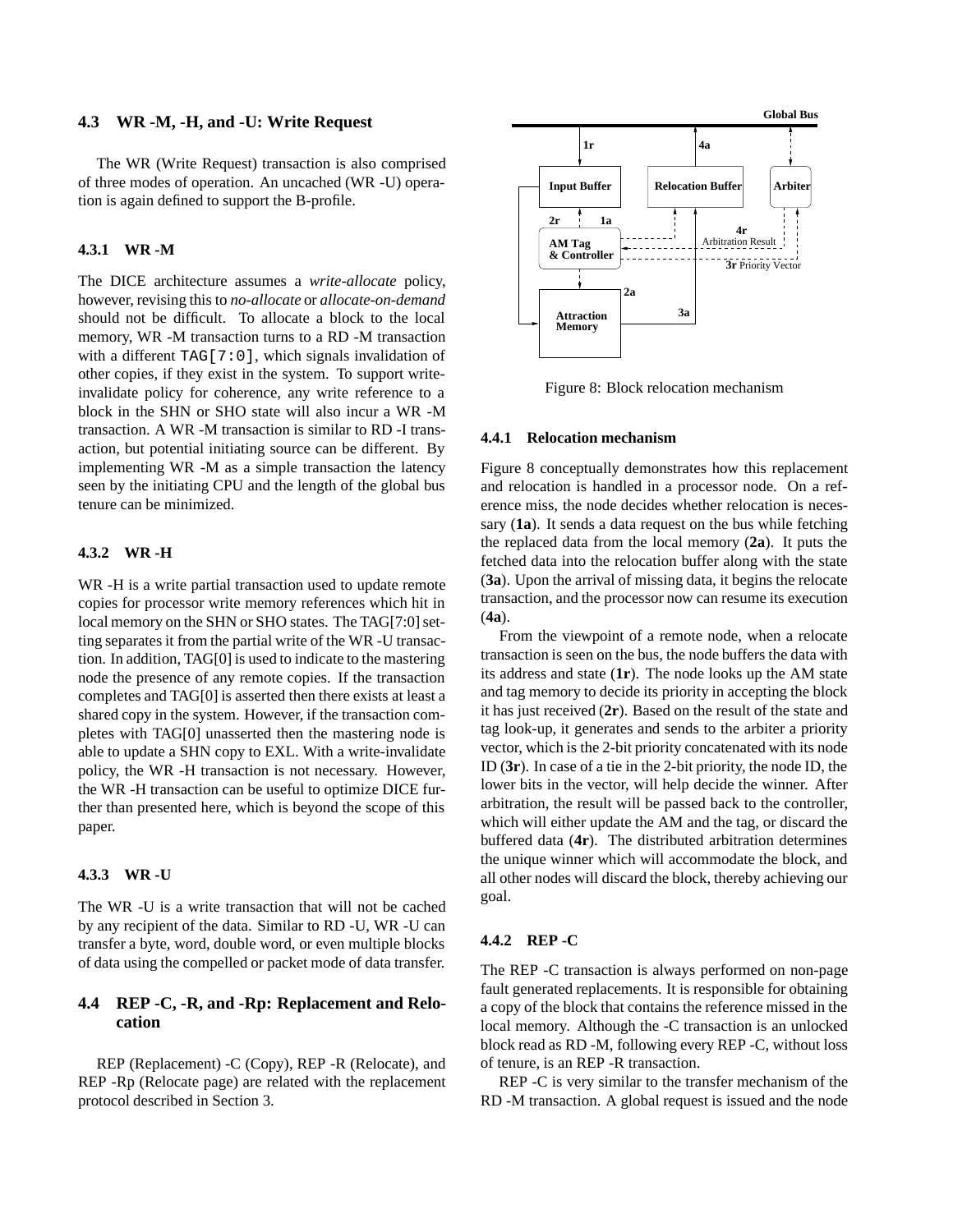with ownership responds by supplying the data. In addition to the data requested, the mastering node also takes over the ownership attribute for the block. This is done to ensure that a location will exist for the relocation transaction following the REP -C. A more complete description and an example of the ownership transfer (and ownership relinquish) is given in [13].

#### **4.4.3 REP -R**

When REP -C completes the CPU request can be satisfied and allowed to execute the next instruction. However, the issue of relocating the block which initially occupied the local memory, causing the collision, still remains. The REP -R transaction utilizes the arbitration protocol of the FB+ previously described to accomplish relocation. Without loss of the bus tenure, the REP -R transaction is initiated immediately after a REP -C completes. The transaction is completely controlled by the GBTC (Global Bus Transaction Controller, in Figure 2) and does not involve the LBTC. This allows the LBTC (Local Bus Transaction Controller) to service the CPU for accesses to the local memory.

The GBTC controls the HOST bus and places a block transfer write request to the address of the block needed to be relocated. The global bus interface views this as a packet mode transfer of the number of bytes equal to a block size. Each remote node will search their local memory tags as in previous transactions, however, the response of each node depends on the state of all the blocks in the set to which the address maps. In addition, remote nodes do not simply handshake with the FB+ communication protocol but participate in an arbitration for the block being relocated.

Once nodes have determined their priorities using the scheme outlined in Section 3, each arbitrates using the FB+ arbitration protocol. The arbitration priority of the relocation algorithm is such that master-elect preemption will take place and that only nodes participating in the arbitration have the opportunity to win.

When the arbitration completes, the winner will be the node which takes the block being relocated. The priority of the node winning the arbitration determines what state the block will be placed in. If an INV block or an SHN block not of the same address wins, then the block can be placed in local memory in the EXL state. As in the WR -H transaction, TAG[0] is used to remove the ambiguity of relocation. When a SHN state node of the same address wins the arbitration, TAG[0] is used to determine if the state should be EXL or SHO.

#### **4.4.4 REP -Rp**

In a bus-based COMA multiprocessor, page faults must be managed differently from conventional SMPs. The primary reason is that the local memories of the system are caches to the entire shared address space. Local memories are <sup>n</sup>way set-associative and therefore have <sup>n</sup> locations per node where a page may be located. Also, a page fault in a traditional system generally has no need to alter the location of data already in the system unless memory is full. However, a page fault in a COMA system can result in a significant redistribution of data due to a collision with the incoming page. This can occur if the incoming page maps to a location in local memory which is occupied by block(s) of data in the EXL or SHO state.

When a page fault occurs in DICE, a page frame of memory must be guaranteed to exist which maps to the incoming page. With sufficient unallocated memory, there exists such a page frame [8]. However, guaranteeing available space somewhere in the system does not guarantee available space in a specific node, nor does it guarantee that the available space is contiguous. Since the concept of locality suggests that it would be highly beneficial if the node originating the page fault should also be the recipient of the incoming page [15], clearing specific locations for the incoming page may become necessary. Clearing a page of data in the local memory may only require reserving space if no EXL or SHO attributes currently exist. In the case where all the blocks are not in the INV or SHN state, a relocation transaction becomes necessary for each of those blocks.

When a page fault occurs, the GBTC on the node will begin processing contiguous range of memory associated with the page. The GBTC will go through each block address in the page range and mark INV and SHN copies with the *Occupied* tag status. Blocks in the EXL or SHO state must be relocated as described in Section 4.4.3 with the exception of the relocation buffer, it is not necessary in this case since there is currently not a collision. Once an EXL or SHO block has been relocated the block frame is marked with the Occupied state. When the last block address in the page range reached, the page fault support by the GBTC is complete. Note that blocks coming in from disk and block relocation due to the REP -Rp can be intermixed because of the priority assigned to the REP -Rp transaction and the lower priority of the DMA device when performing the WR -U transaction to move the page into memory. This is fully supported by the FB+ arbitration protocol and the round robin fairness mechanism.

# **4.5 Synchronization, I/O transactions, and interrupt support**

The TAS transaction is defined (in Table 1) as a read block followed by a write partial to implement synchronization instructions such as *test-and-set*. The memory location being accessed must remain under the control of a single processor for the duration of the *read-modify-write* cycle. In order to implement this on the TI chip-set two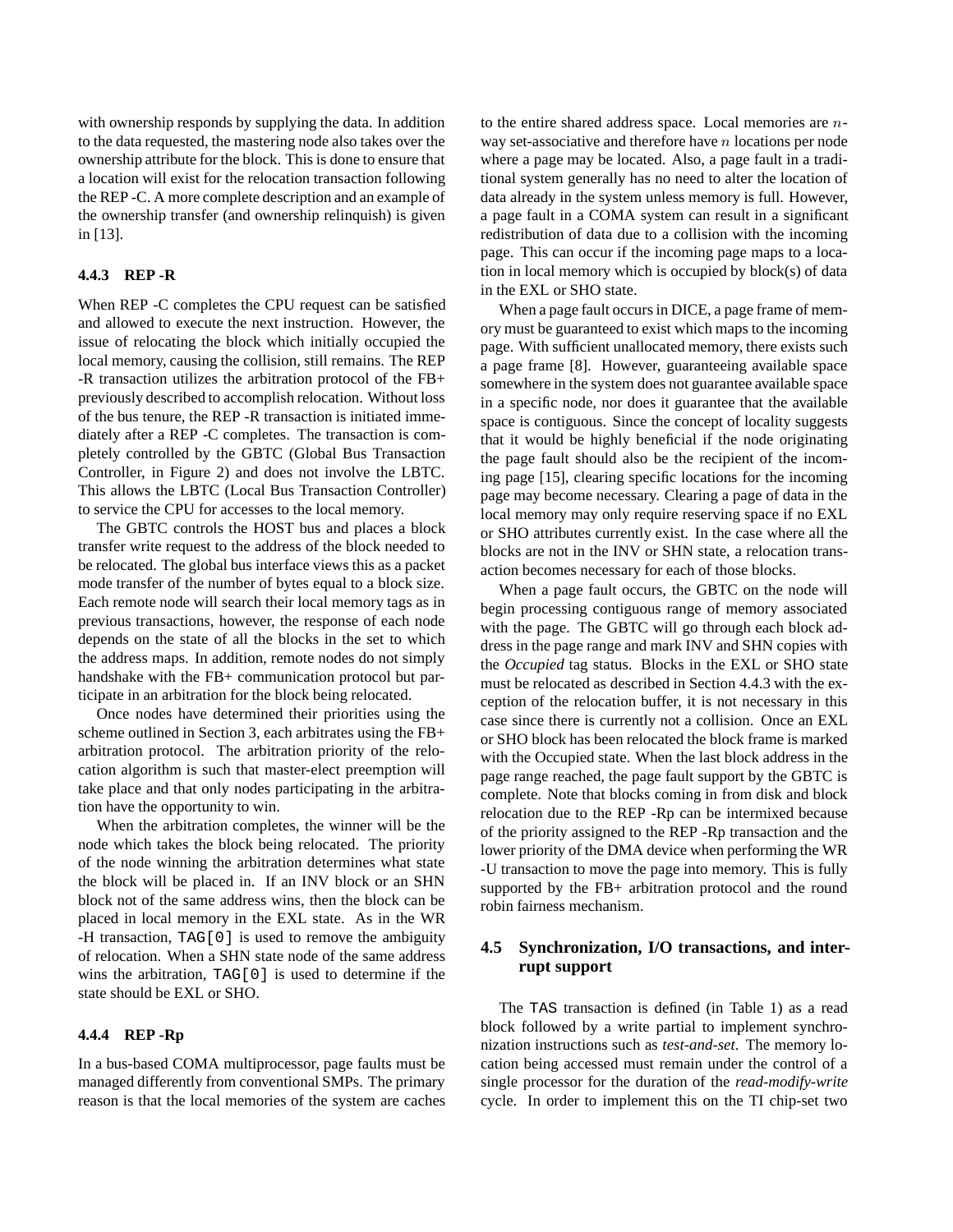transactions are required. However, the chip-set provides a means of securing the bus for the duration of both the transactions. A LOCKED\* signal input on the HOST bus side of the mastering chip-set can be asserted to ensure that no transfer of tenure occurs between transactions. In addition, remote nodes participating in a locked transaction must also be informed so that local access to the memory between the initial read and subsequent write is not allowed. The TAG[ $7:0$ ] signal lines are set to inform local nodes that the current transaction is atomic with respect to global memory and a locked transaction on the global bus.

The -U transactions are used in I/O operations as mentioned. However, I/O transactions which involve DMA operations must be treated differently. DMA operations may need to occupy a specific level of priority in the hierarchy of bus transactions in order to ensure that disk accesses and other DMA transfers are allowed adequate bus access. As discussed in Section 4.1, there are many levels of priority available for bus arbitration. Any one of these priorities can be assigned to any bus transaction, and the priorities of specific transactions do not affect the mechanics of the communication protocol. Note that the RD -I transaction is an RD transaction from the DMA where tags are invalidated and the requested block is removed from the system memory.

The FB+ specification and the TI chip-set support various ways to support the system interrupts. General messages can be sent via the bus using the standard unlocked transactions. Interrupts can also be implemented using the arbitration message and 32 dedicated messages. These methods can be combined or used separately to implement global interrupts and interrupts targeted for a specific node.

## **5 Summary**

Although the shared-bus SMP is a widely accepted architecture, its scalability is severely limited due to limited bandwidth the bus can provide. As microprocessors become faster and demand more bandwidth, the shared bus becomes an even more serious bottleneck in such systems. Handling the problem of the shared-bus bottleneck can be done in three complementary approaches. Firstly, a faster and wider bus needs to be developed. Secondly, smart bus protocols such as more aggressive pipelining are needed. Thirdly, memory requests should be serviced locally (or local memory utilization should be high).

We presented a global bus design for DICE, a sharedbus COMA multiprocessor. The main contribution of this paper is in demonstrating the feasibility of an efficient implementation of a bus-based COMA multiprocessor. Our implementation employs the IEEE Futurebus+ (FB+) standard backplane bus and the Texas Instruments chip-set. By using a distributed arbitration mechanism and eight userdefinable lines  $(TAG[7:0])$  of the FB+, we demonstrated that all bus transactions necessary for a bus-based COMA multiprocessor can be implemented efficiently with existing bus signals in the standard bus FB+. The implementation presented in this paper can be ported to any backplane bus supporting a snooping coherence protocol with little difficulty. Although replacement in local memory does present unique problems to coherence, our replacement algorithm dynamically chooses an optimal location for data relocation. Using the FB+ distributed arbitration, the overhead associated with finding a relocation node is minimized to only one (long) bus transaction.

With dynamic replication and migration of data through the AMs, a COMA machine seems to be able to provide higher utilization of local memory than is otherwise possible, which can result in low average memory access latency and low network traffic. As the processor technology is progressing much faster than the bus or interconnection network technology, this potential reduction in latency and bandwidth requirement can be a crucial advantage. Considering the benefits of the COMA and the little design complexity it adds to the conventional shared-bus multiprocessor design, a bus-based COMA multiprocessor such as DICE can become a viable candidate for the future sharedbus multiprocessor architecture.

# **Acknowledgment**

The DICE project is supported by funding from Samsung Electronics, Seoul, Korea. Bland Quattlebaum is with the Hewlett-Packard Company, Roseville, CA. We would like to express gratitude to the former and present members of the DICE project: Manu Agarwal, Sujat Jamil, and Jinseok Kong. We thank the anonymous reviewers for their helpful comments.

## **References**

- [1] BAER, J.-L. AND WANG, W.-H. "On the Inclusion Property for Multi-level Cache Hierarchies," in *Proceedings of the 15th International Symposium on Computer Architecture*, pp. 73 – 80, 1988.
- [2] BERRY, M. et al., "The Perfect Club Benchmark: Effective Performance Evaluation of Supercomputers," in *International Journal of Supercomputing Applications*, Vol. 3, No. 3, 1989.
- [3] GALLES, M. AND WILLIAMS, E. "Performance Optimizations, Implementation, and Verification of the SGI Challenge Multiprocessor," in *Proceedings of the 27th International Conference on System Sciences*, Vol. 1, pp. 134 – 143, 1994.